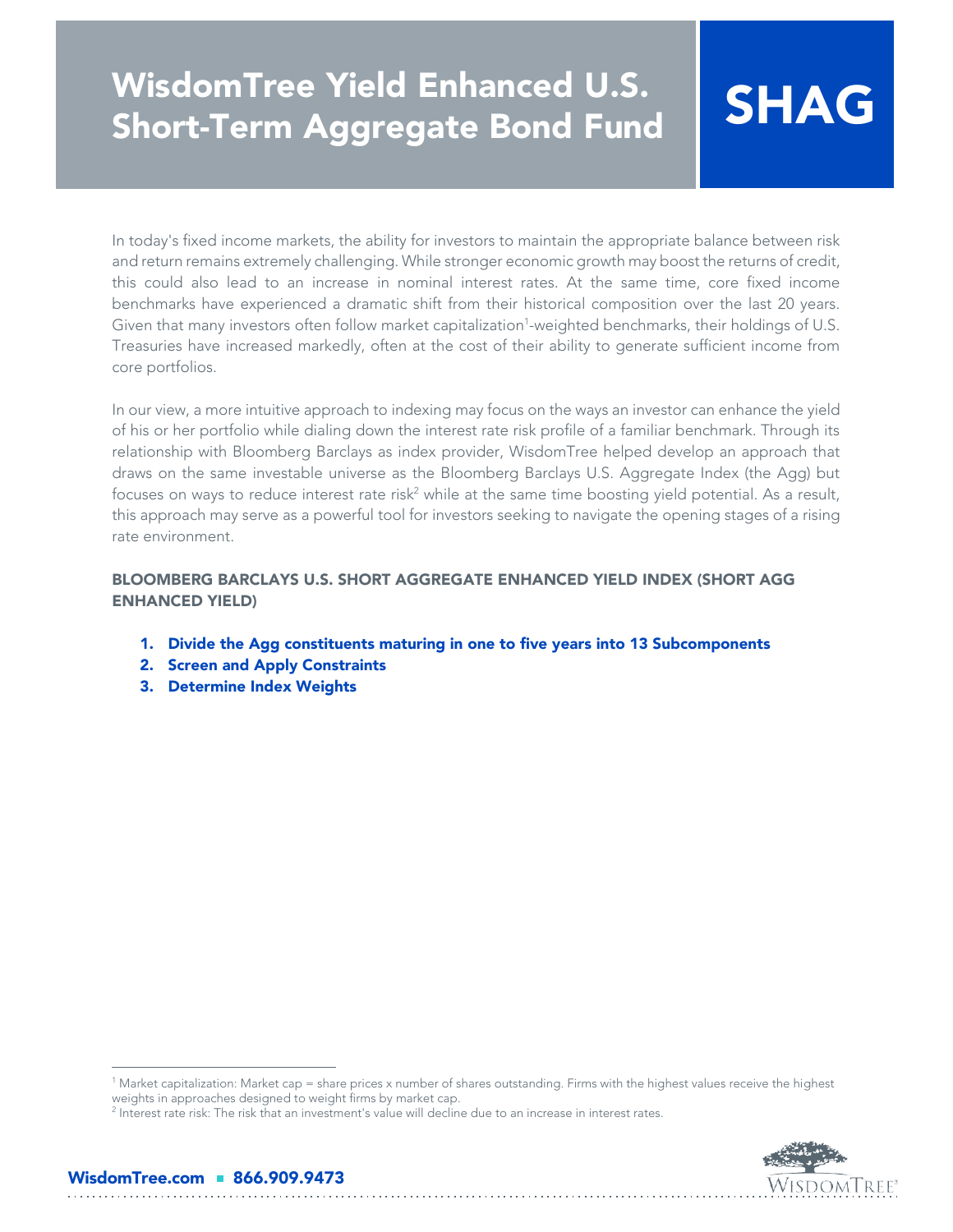### *1. Divide the Agg constituents maturing in one to five years into 13 Subcomponents*

In the first step, the Agg is divided into 13 buckets across sector, maturity<sup>3</sup> and credit quality.<sup>4</sup> While each component retains a suitable size for investment and liquidity<sup>5</sup> purposes, each bucket may present unique opportunities for risk and reward. The strategy draws on the one- to five-year segment of the market (Short Agg Composite<sup>6</sup>) in order to mitigate interest rate risk.

| <b>Years to Maturity</b> |                 |                                                          |                                                 |  |
|--------------------------|-----------------|----------------------------------------------------------|-------------------------------------------------|--|
|                          |                 | 1-3 Years                                                | 3-5 Years                                       |  |
|                          | Govt            | Treasury 1-3, Agency 1-3                                 | Treasury 3-5, Agency 3-5                        |  |
| Sector                   | Credit          | Credit 1-3 Aaa-Aa, Credit 1-3 A, Credit 1-3 Baa          | Credit 3-5 Aaa-Aa, Credit 3-5 A, Credit 3-5 Baa |  |
|                          |                 |                                                          |                                                 |  |
|                          | Securiti<br>zed | Commercial Mortgage-Backed Securities WAL: 1-5           |                                                 |  |
|                          |                 | Asset-Backed Securities WAL: 1-5, Conventional MBS 15 ys |                                                 |  |

Source: Bloomberg, as of 6/30/2021. Credit rating is determined using Bloomberg Barclays' index rating methodology. Commercial mortgage-backed security (CMBS): A security whose value is composed of a pool of commercial mortgages. Asset-backed security (ABS): A fixed income security whose value or cash flows depend on the value of another asset, such as a loan, lease or receivable. Mortgage-backed security (MBS): A fixed income security that is composed of multiple underlying mortgages. WAL represents weighted average life of the security.

#### *2. Screen and Apply Constraints*

The following constraints are added to control risk and concentration while limiting turnover:

- + *Tracking Error Constraints:* Tracking error volatility (TEV)<sup>7</sup> of the Short Agg Enhanced Yield Index relative to the Agg would be less than 0.175% (17.5 basis points [bps]) each month.
- + *Duration<sup>8</sup> Constraints:* The duration of the Index generally will not be more than half a year greater than that of the Short Agg Composite.
- + *Sector and Subcomponent Constraints:* The weight of major and minor sectors (Treasuries, credit and securitized bonds) cannot deviate by more than 30% from their weights in the Short Agg Composite. The total notional weight of each of the Baa subcomponents (U.S. Credit 1-5 Years Baa, U.S. Credit 5-10 Years Baa, U.S. Credit 10+ Years Baa) cannot deviate from their weights in the Short Agg Composite by more than 30%.
- + *Turnover Constraints:* During the monthly rebalancing, the rebalancing algorithm will attempt to meet the tracking error, duration and sector constraints, with portfolio two-way turnover of less than or equal to 5%. When this condition cannot be met, the turnover limit is increased incrementally by 1%, until a solution is found or a cap of 15% is reached.

. . . . . . . . . . . . . . . . .

 $^8$  Duration: A measure of a bond's sensitivity to changes in interest rates. The weighted average accounts for the various durations of the bonds purchased as well as the proportion of the total government bond portfolio that they make up.



<sup>&</sup>lt;sup>3</sup> Maturity: the amount of time until a loan is repaid.

<sup>4</sup> Credit quality: A measure of a borrower's potential risk of default.

 $^5$  Liquidity: The degree to which an asset or security can be bought or sold in the market without affecting the asset's price. Liquidity is characterized by a high level of trading activity. Assets that can be easily bought or sold are known as liquid assets.

<sup>6</sup> Short Agg Composite represents the 1-5 year segment of the Agg.

<sup>&</sup>lt;sup>7</sup> Tracking error volatility: The volatility of the difference between the performance of a portfolio and its benchmark. In this case, the portfolio is the Short Agg Composite.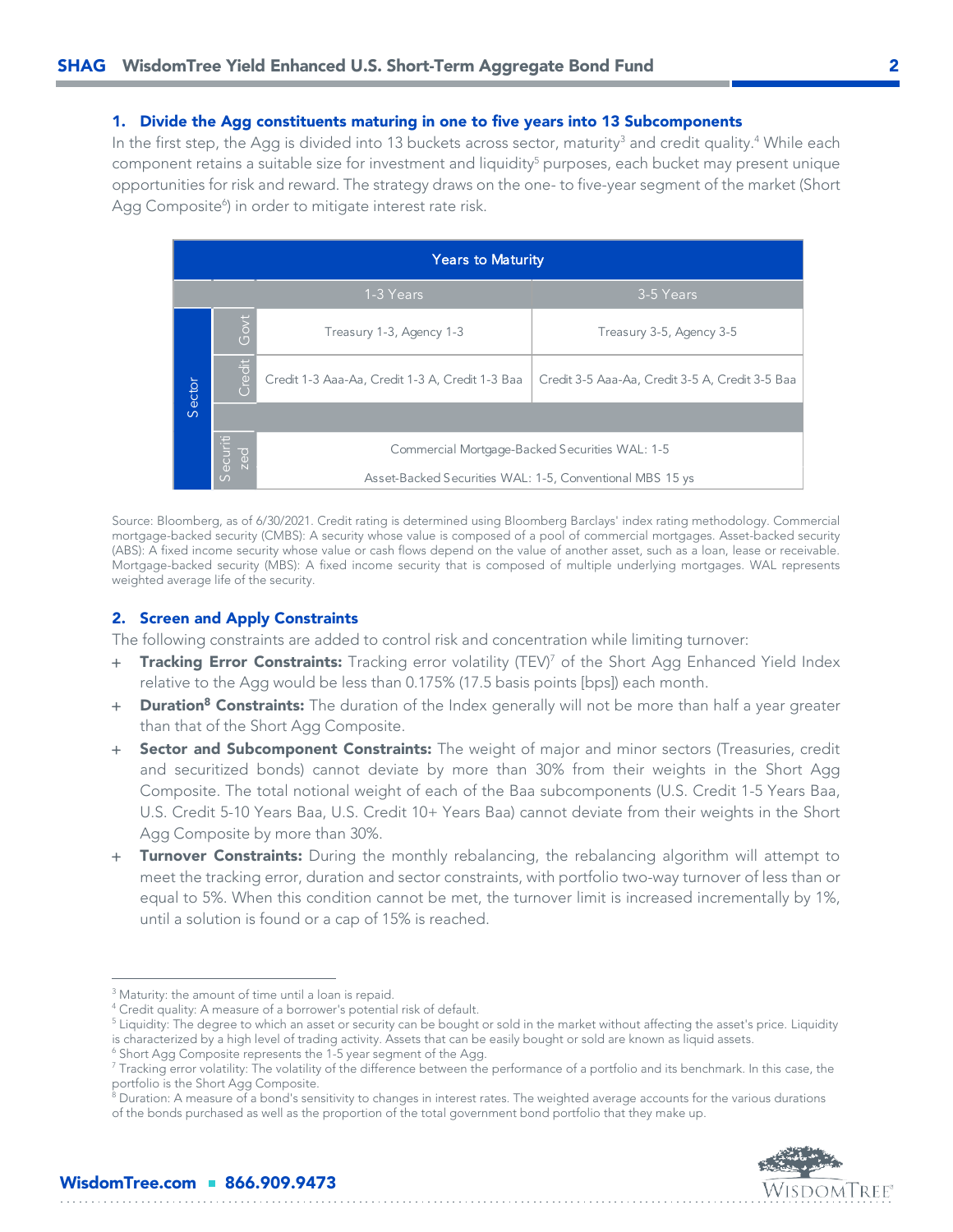#### *3. Determine Index Weights*

On a monthly basis, weights of the Index are reallocated across the 13 subcomponents to help maximize yield, while adhering to the four constraints. These weights are then applied at the individual issue level, so that the weight is the product of the subcomponent's determined weight and the security's weight within the subcomponent.

For example, if a Treasury note maturing in three years has a 10% weight within the 1–3-Year Treasury subcomponent, the calculated weight of 12% allocated to the 1–3-Year Treasury subcomponent would result in a weight of 1.2% at month-end. Returns and statistics are calculated based on the constituents for the coming month. The Short Agg Enhanced Yield Index is rebalanced each month.

### *THE RESULT*

The Short Agg Enhanced Yield currently yields 0.89%<sup>9</sup> and is intended to deliver additional yield relative to the Short Agg Composite with a similar volatility profile. In our view, this mechanical approach enhances the desirable characteristics, while also enhancing the income potential of the strategy. For investors needing to hit minimum income targets, this modification could help them achieve their objectives. For managers currently concerned about the high-yield bond market, this approach also provides higher income potential in an investment-grade portfolio. For core investors, one could expect diversified exposure with significantly less rate risk and only a small sacrifice in income. For more conservative investors, one could expect as sizable yield enhancement with only slightly more rate risk.



#### *SHORT AGG ENHANCED YIELD VS. SHORT AGG COMPOSITE (as of 6/30/21)*

<sup>9</sup> Source: Bloomberg, as of 6/30/2021.



# *WisdomTree.com 866.909.9473*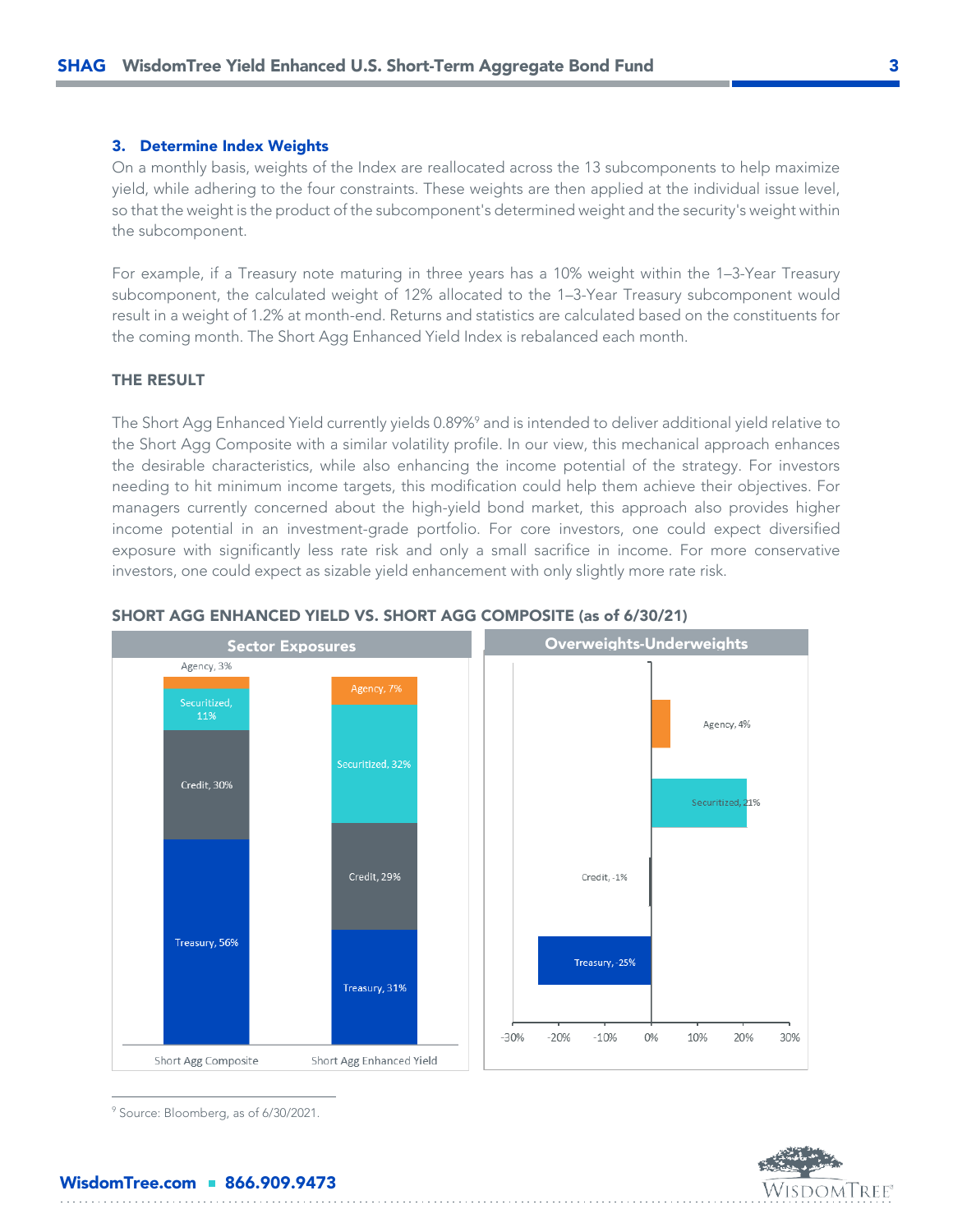

# *Yield to Worst and Effective Duration Comparison*

Source: Bloomberg, as of 6/30/2021. Past performance is not indicative of future results. Yield to worst: The rate of return generated assuming a bond is redeemed by the issuer on the least desirable date for the investor. Effective duration: This statistic provides a measure of the sensitivity of the fund's price to changes in interest rates and is calculated as the weighted average of the individual blond effective durations. Effective duration recognizes that changes in interest rates may also change the expected cash flows generated by any underlying bonds with embedded options. The calculation is expanded to incorporate the contribution of derivatives to the overall interest rate risk sensitivity to the portfolio. You cannot invest directly in an index. Index performance does not represent actual fund or portfolio performance. A fund or portfolio may differ significantly from the securities included in the index. Index performance assumes reinvestment of dividends but does not reflect any management fees, transaction costs or other expenses that would be incurred by a portfolio or fund, or brokerage commissions on transactions in fund shares. Such fees, expenses and commissions could reduce returns.

#### *THE WISDOMTREE YIELD ENHANCED U.S. SHORT-TERM AGGREGATE BOND FUND (SHAG)*

To provide tradable access to the Short Agg Enhanced Yield, WisdomTree launched the WisdomTree Yield Enhanced U.S. Short-Term Aggregate Bond Fund (SHAG). By sourcing opportunities within the Agg, SHAG offers the opportunity to enhance the income potential of a core bond portfolio, while continuing to benefit from the diversification of a multisector portfolio.

| WisdomTree Yield Enhanced U.S. Short-Term Aggregate Bond Fund Quick Facts |                                                                                                                                                              |  |  |  |
|---------------------------------------------------------------------------|--------------------------------------------------------------------------------------------------------------------------------------------------------------|--|--|--|
| <b>Ticker</b>                                                             | <b>SHAG</b>                                                                                                                                                  |  |  |  |
| <b>Exchange</b>                                                           | <b>NYSE</b>                                                                                                                                                  |  |  |  |
| <b>Expense Ratio</b>                                                      | 12 bps                                                                                                                                                       |  |  |  |
| <b>Structure</b>                                                          | Open-end ETF                                                                                                                                                 |  |  |  |
| <b>Exposure</b>                                                           | U.S. Dollar-denominated, investment grade short-term fixed income                                                                                            |  |  |  |
| Objective                                                                 | The Fund seeks to track the price and yield performance, before fees and<br>expenses, of the Bloomberg Barclays U.S. Short Aggregate Enhanced Yield<br>Index |  |  |  |

*At WisdomTree, we do things differently. We build our ETFs with proprietary methodologies, smart structures and uncommon access to provide investors with the potential for income, performance, diversification and more.*

*For more information about SHAG, contact your WisdomTree representative or visit WisdomTree.com.*